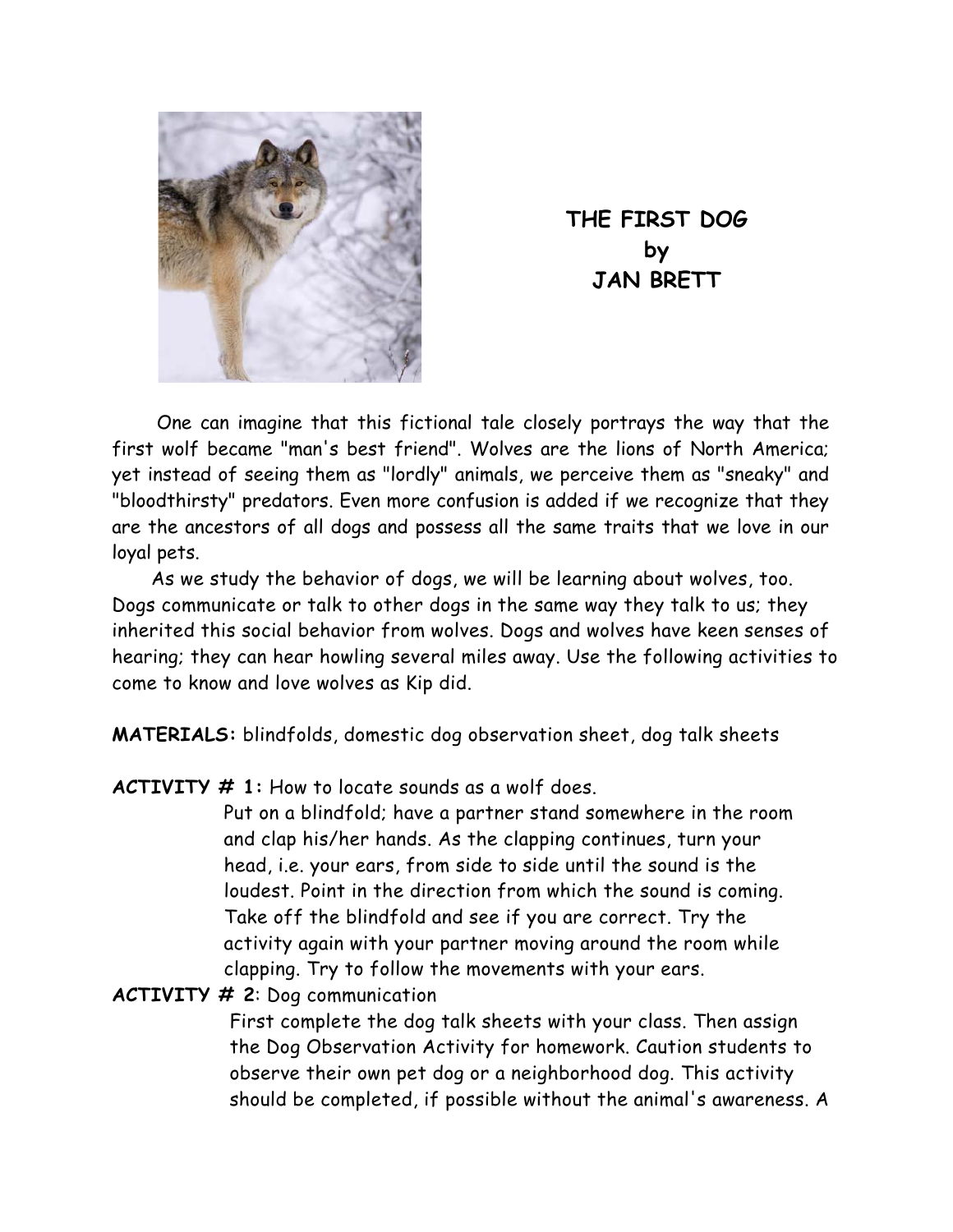sketch on the back of the observation sheet might prove helpful. In the class discussion the following day, point out that they would see these same behaviors if they were observing wolves.

**SOURCE:** ZOOBOOKS: WOLVES, January 1989 & "Wolves and Humans" Kit from the Boston Museum of Science.

**ADDITIONAL BOOKS:** "Alaska Happy Dog Trilogy" by Mary Shields.

Mary lives in Goldstream Valley, Alaska where she raises sled dogs and travels cross-country with her dog team. She is the first woman to finish the Iditarod Trail Sled Dog Race.

The trilogy includes: Can Dogs Talk? Volume 1; Loving A Happy Dog Volume 2; Secret Messages – Training A Happy Dog Volume 3.

Her other books include: Sled Dog Trails; Small Wonders: Year Round Alaska; "Season of the Sled Dog" – a PBS special (60 minute video).

These books and video can be purchased from:

Pyrola Publishing P.O. Box 80961-P Fairbanks, AK 99708

 "The Bulgarian Biodiversity Preservation Society-Semperviva- is collaborating with the Balkani Wildlife Society to simultaneously protect wolves and save an ancient dog breed, bred some 5000 years ago by the nomadic Karakachan tribe to protect their flocks of sheep. These dogs are the wolves' nearest domesticated relatives.

 In this corner of Europe on the Balkan peninsula, wolves still prowl forested mountain ranges that are sparsely settled by small-scale farmers. Together with the Iberian peninsula, conservationists consider this area the cornerstone of the wolf's chances for survival in Europe." An excerpt from the Wildlife Conservation Society magazine March/April 2003.

#### **STANDARDS:**

**BSL:** 1.3, 1.5, 1.7, 1.11, 4.12, 5.2, 5.3, 5.4, 6.1, 12.1, 12.3, 12.7 **NCTM:** none **SCS:** A1, C1, C3, H2, H3

Brett, Jan. The First Dog. Harcourt Brace Jovanovich, 1988, ISBN#0-15- 227651-3.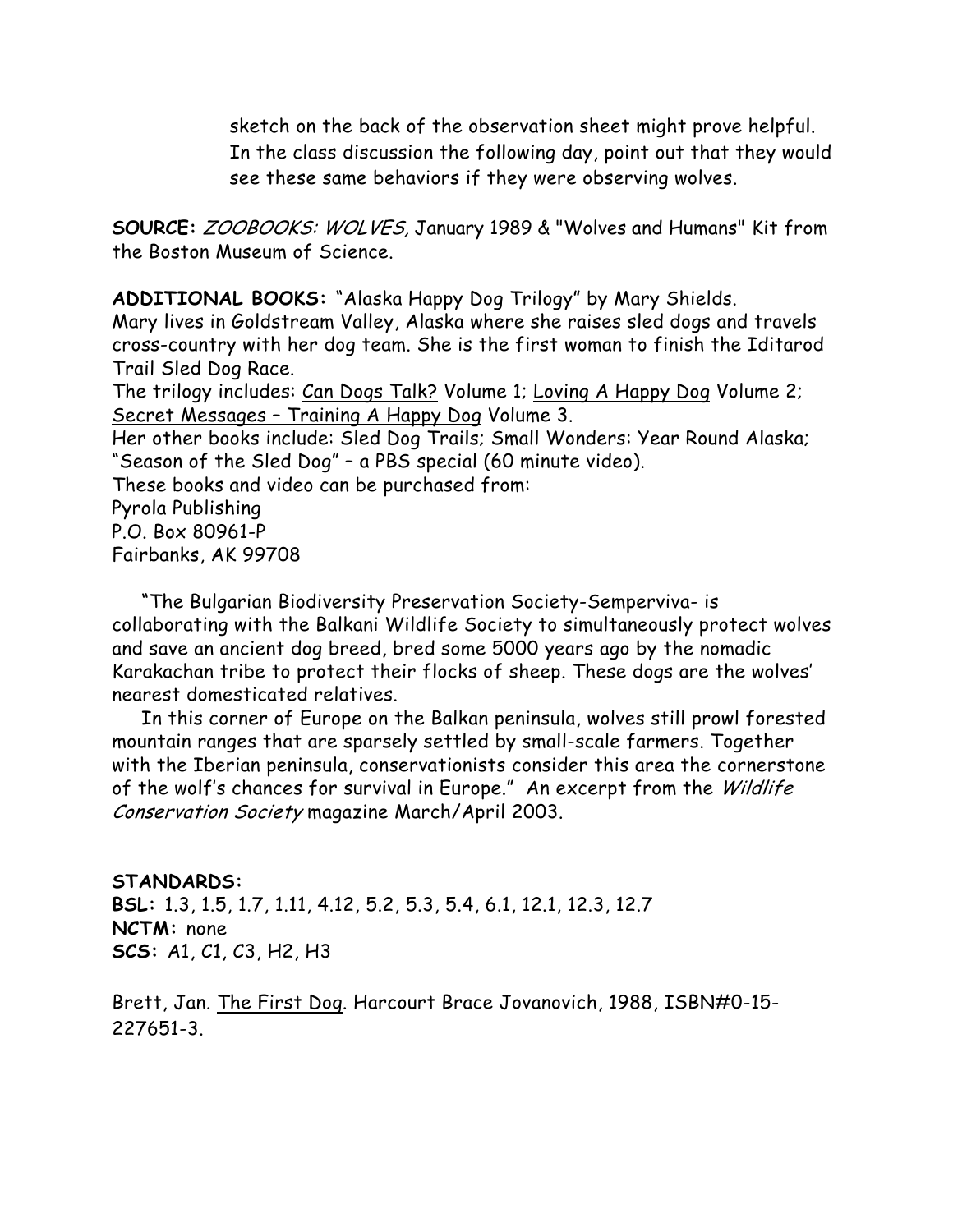## Domestic Dog Observation

| Animal Description (include age, breed and sex) ________________________________ |
|----------------------------------------------------------------------------------|
| Location (include if area is familiar to animal) _______________________________ |
| Type of Observation (include if animal was aware of observer) __________________ |
|                                                                                  |
| Distance between Observer and Animal (can be different at various                |
| Describe Animal's Parts during Behavior:                                         |
|                                                                                  |
|                                                                                  |
|                                                                                  |
|                                                                                  |
|                                                                                  |
|                                                                                  |
|                                                                                  |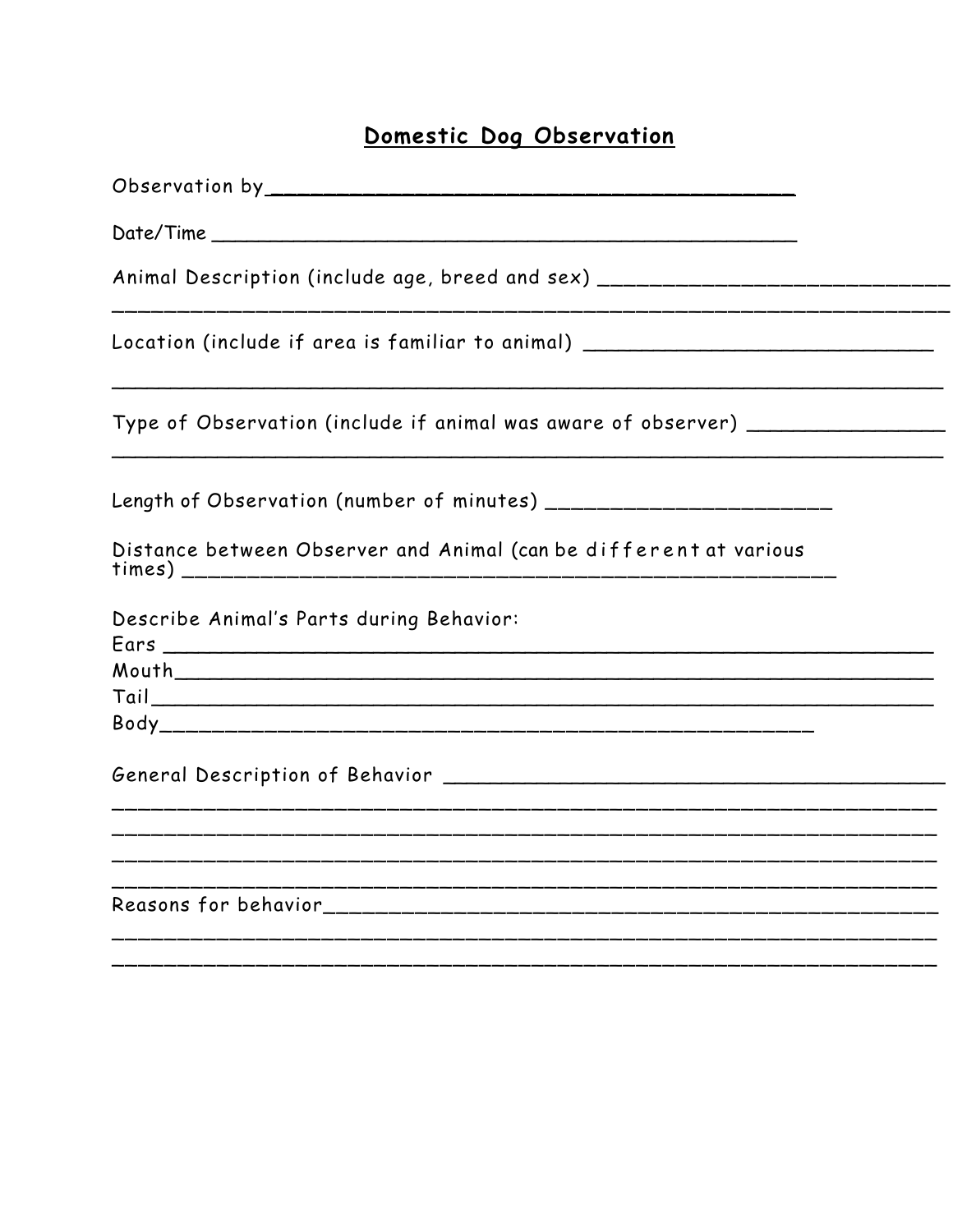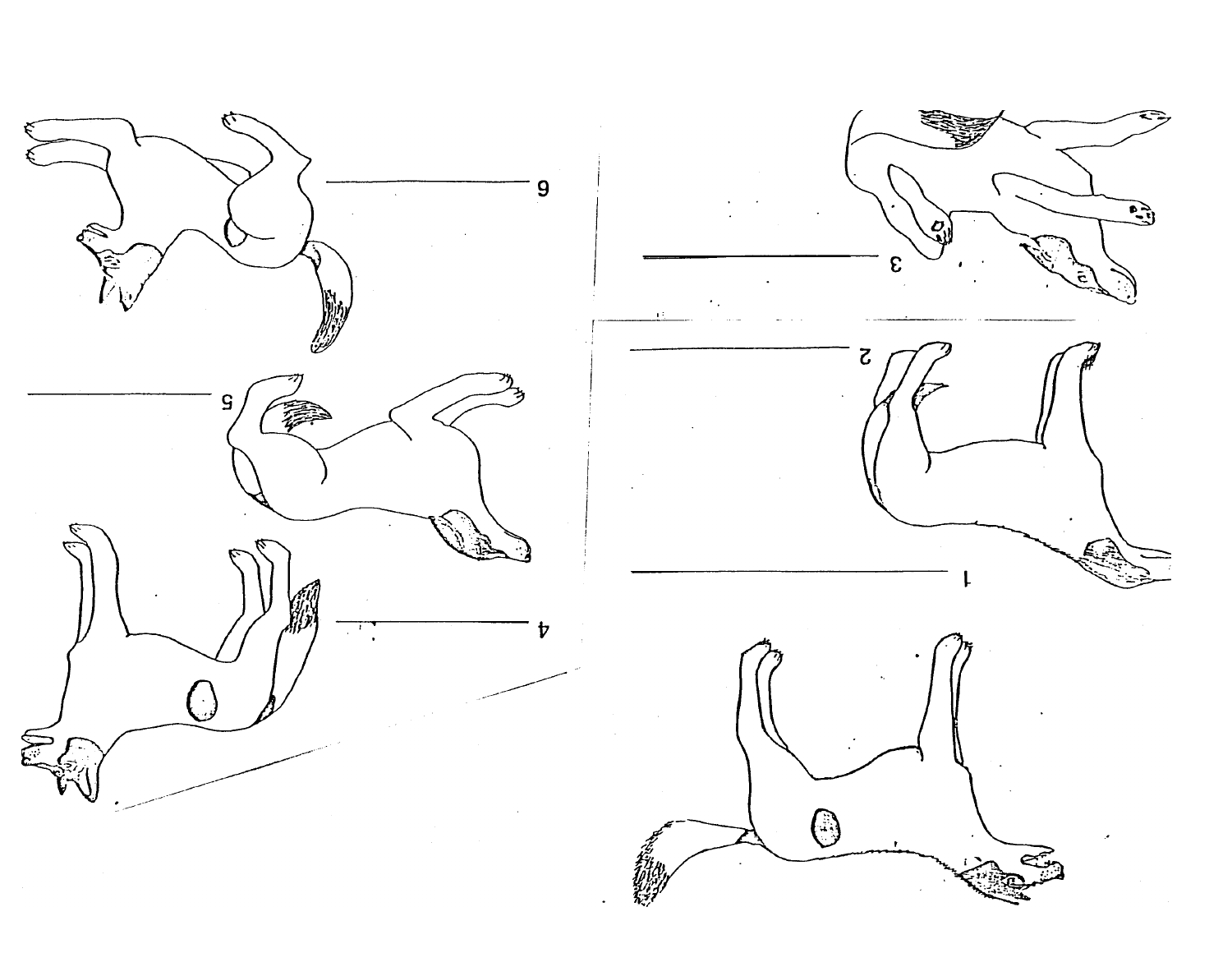# DOG TALK

# What are these dogs saying?

Match the sentences below with the dog pictures.

- A Let' s play!
- B I give up.
- $C$  Get out of here! I'm the boss!
- D I'm sorry.
- E Get out of here! I'm scared!
- F Hi! I'm ready!